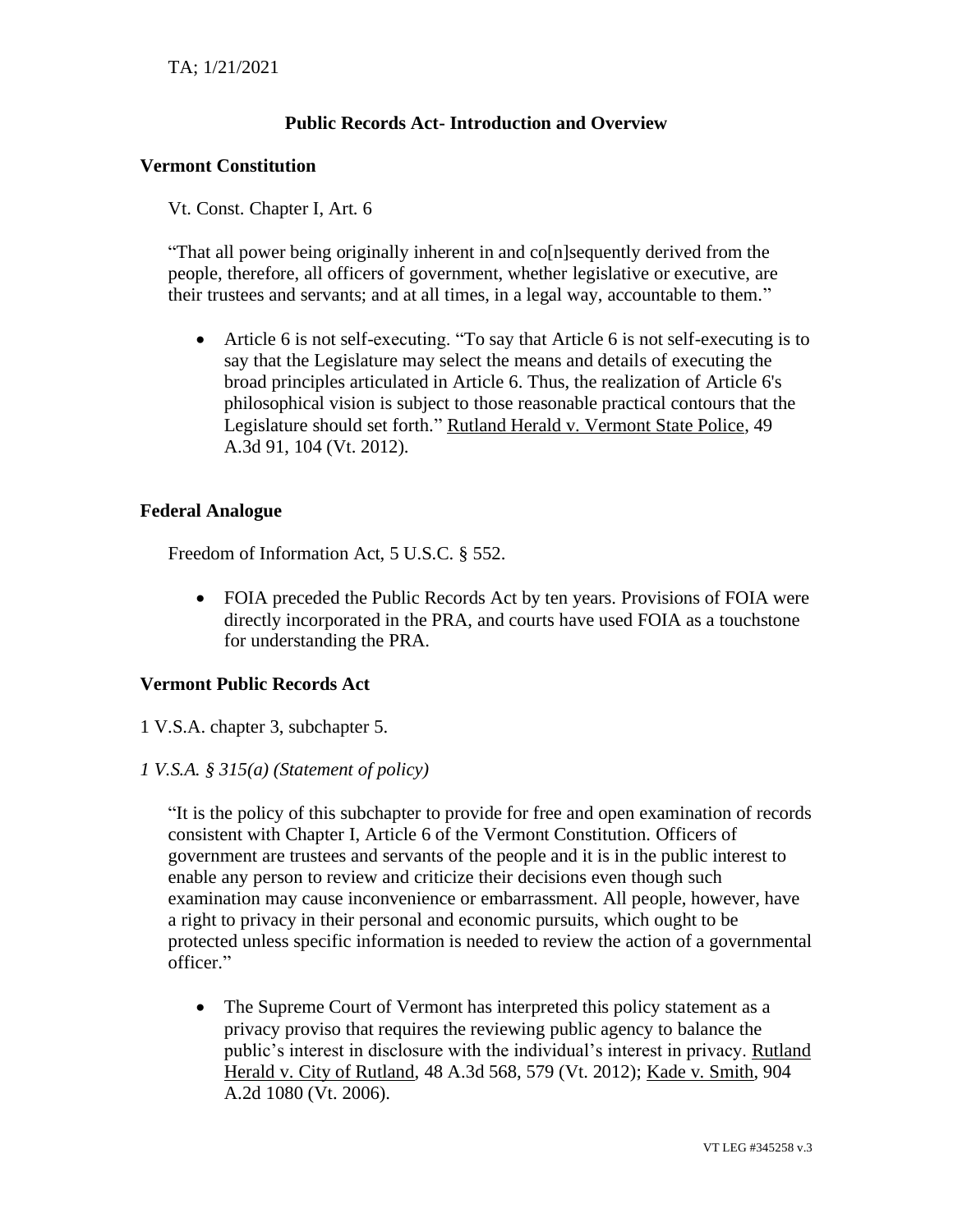### *1 V.S.A. § 316 (Access to public records)*

- Subsection (a) provides the general right to inspect public records: "Any person may inspect or copy any public record of a public agency[.]"
- Subsection (b) authorizes a public agency to charge for the costs of using copying equipment.

"If copying equipment maintained for use by a public agency is used by the agency to copy the public record or document requested, the agency may charge and collect from the person requesting the copy the actual cost of providing the copy. The agency may also charge and collect from the person making the request, the costs associated with mailing or transmitting the record by facsimile or other electronic means. Nothing in this section shall exempt any person from paying fees otherwise established by law for obtaining copies of public records or documents, but if such fee is established for the copy, no additional costs or fees shall be charged."

• Subsection (c) provides the bases for charging and collecting the cost of staff time:

"Unless otherwise provided by law, in the following instances an agency may also charge and collect the cost of staff time associated with complying with a request for a copy of a public record:

(1) the time directly involved in complying with the request exceeds 30 minutes;

(2) the agency agrees to create a public record; or

(3) the agency agrees to provide the public record in a nonstandard format and the time directly involved in complying with the request exceeds 30 minutes."

• Subsection (d) directs the Secretary of State to establish a uniform schedule of actual costs that may be charged by a State agency.

#### *1 V.S.A. § 317 (Definitions; exemptions)*

• Subsec. (a) defines "'Public agency' or 'agency' means any agency, board, department, commission, committee, branch, instrumentality, or authority of the State or any agency, board, committee, department, branch, instrumentality, commission, or authority of any political subdivision of the State."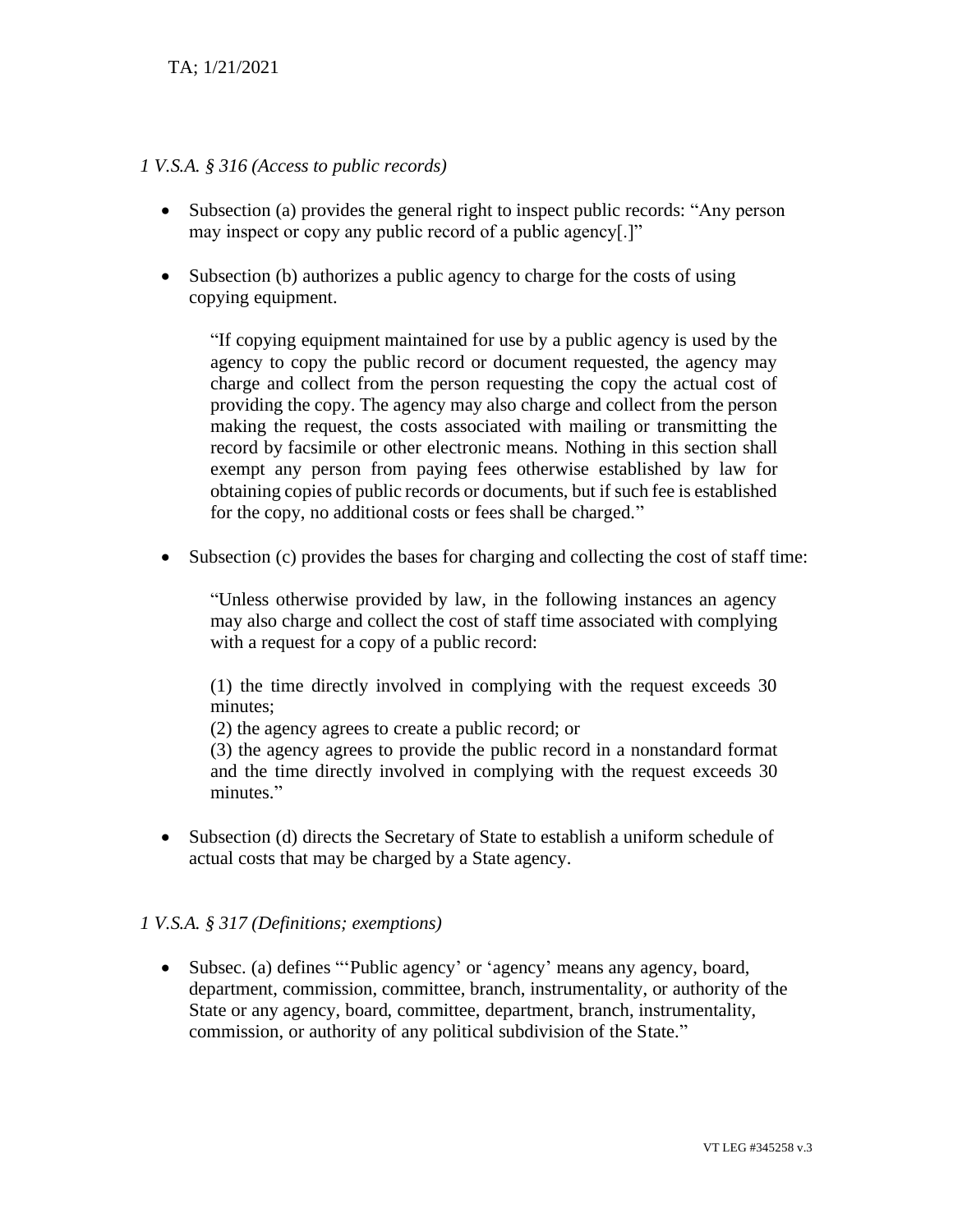- o Certain nonprofits may be subject to the Public Records Act when acting as the functional equivalent of a public agency. Whitaker v. Vermont Info. Tech. Leaders, Inc.,No. 781-12-15 Wncv (Teachout, J., Oct. 28, 2016).
- Subsection (b) "'public record' or 'public document' means any written or recorded information, regardless of physical form or characteristics, which is produced or acquired in the course of public agency business."
	- o Includes digital documents stored in private accounts. Toensing v. Att'y Gen. of Vt., 178 A.3d 1000 (Vt. 2017).
- Subsection (c) lists the enumerated exemptions within the Public Records Act. However, there are at least 271 exemptions within the Vermont Statutes Annotated.
	- o The PRA exemption lists may be viewed on the website of the General Assembly and are listed [in order,](https://legislature.vermont.gov/assets/Legislative-Reports/PRA-Exemption-List-in-Order-2020.pdf) [by subject,](https://legislature.vermont.gov/assets/Legislative-Reports/PRA-Exemption-List-by-Subject-2020.pdf) and [by year of review for repeal.](https://legislature.vermont.gov/assets/Legislative-Reports/PRA-Exemptions-Subject-to-1-VSA-317d2.pdf)
	- o In some instances, agencies are granted the authority to adopt PRA exemptions as part of rulemaking authority. The Administrative Procedures Act specifically requires agencies to provide notice of a new PRA exemption on the cover page submitted to LCAR. LCAR will send these rules to the House and Senate Committees on Government Operations for review.
- Subsection (e) "For any exemption to the Public Records Act enacted or substantively amended in legislation introduced in the General Assembly in 2019 or later, in the fifth year after the effective date of the enactment, reenactment, or substantive amendment of the exemption, the exemption shall be repealed on July 1 of that fifth year except if the General Assembly reenacts the exemption prior to July 1 of the fifth year or if the law otherwise requires."

#### *1 V.S.A. § 317a (Management of public records)*

• Subsection (a) States the policy that public records "should be systematically managed to provide ready access to vital information, to promote the efficient and economical operation of government, and to preserve their legal, administrative, and informational value."

#### *1 V.S.A. § 318 (Procedure)*

Three timelines: "Promptly;" within one calendar week; and not more than ten business days.

• Subsection (b) provides "Upon request, the custodian of a public record shall promptly produce the record for inspection or a copy of the record[.]"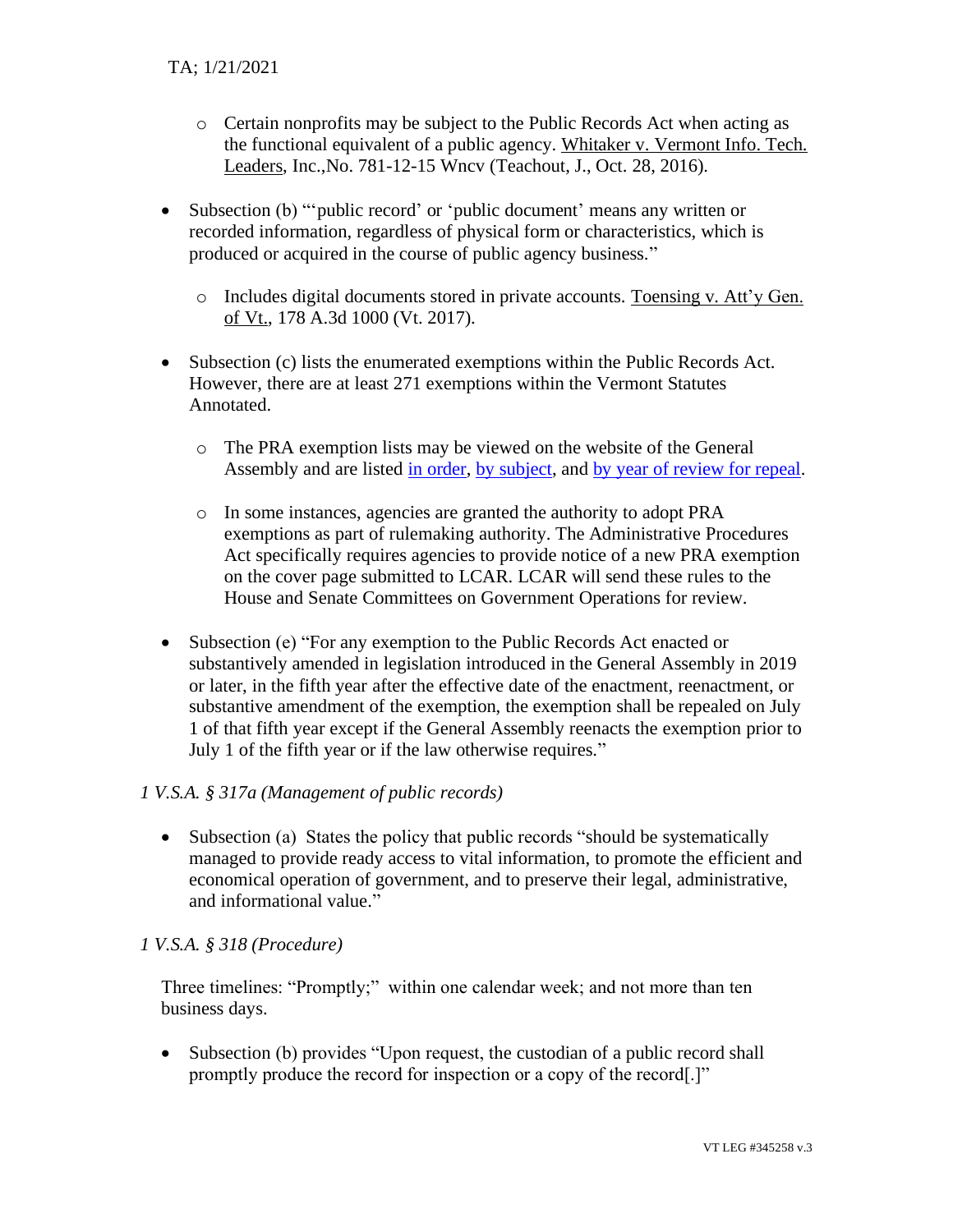- o Subsec. (a) defines "promptly" as immediately, with little or no delay, and, unless otherwise provided in this section, not more than three business days [from receipt of the request.]"
- Subsection (b) further provides "If the record is in active use or in storage and therefore not available for use at the time the person asks to examine it, the custodian shall promptly certify this fact in writing to the applicant and, in the certification, set a date and hour within one calendar week of the request hen the record will be available."
	- $\circ$  Subdivision (b)(5) states that in "unusual circumstances[...] the time limits prescribed in this section may be extended by written notice to the person making the request setting forth the reasons for the extension and the date on which a determination is expected to be dispatched." The notice shall not specify a date "that would result in an extension for more than ten business days from receipt of the request[.]"
	- o "Unusual circumstances" means:

"(A) the need to search for and collect the requested records from field facilities or other establishments that are separate from the office processing the request;

(B) the need to search for, collect, and appropriately examine a voluminous amount of separate and distinct records that are demanded in a single request; or

(C) the need for consultation, which shall be conducted with all practicable speed, with another agency having a substantial interest in the determination of the request or among two or more components of the agency having substantial subject matter interest therein, or with the Attorney General."

• Subsection (d) allows a public agency to consult with the requestor to narrow the scope of the request.

"[A] public agency shall consult with the person making the request in order to clarify the request or to obtain additional information that will assist the public agency in responding to the request[...] In unusual circumstances, as that term is defined in subdivision (b)(5) of this section, a public agency may request that a person seeking a voluminous amount of separate and distinct records narrow the scope of a public records request."

• Subsection (e) "A public agency shall not withhold any record in its entirety on the basis that it contains some exempt content if the record is otherwise subject to disclosure; instead, the public agency shall redact the information it considers to be